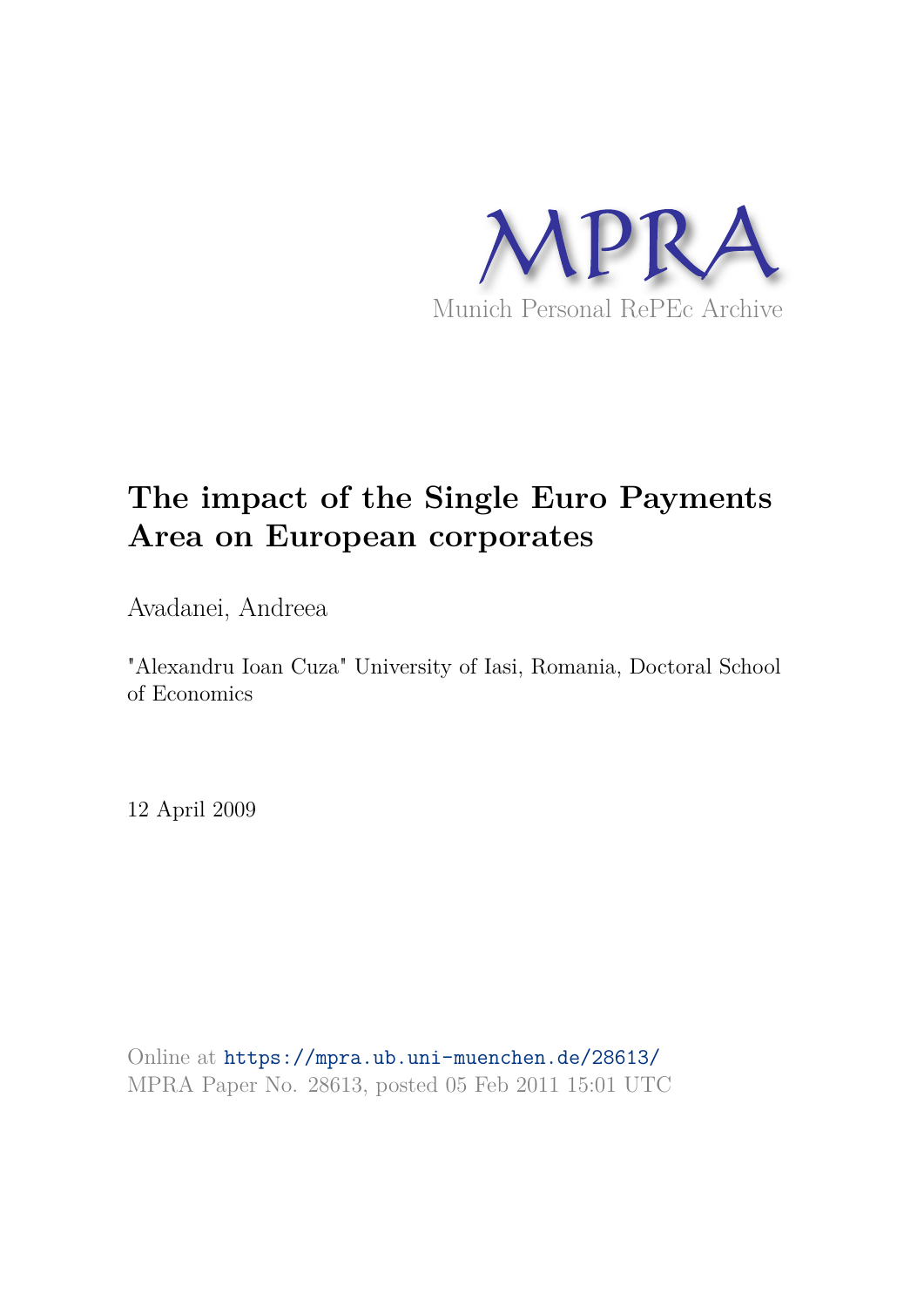# **THE IMPACT OF THE SINGLE EURO PAYMENTS AREA ON EUROPEAN CORPORATES**

# **Andreea Avadanei**  Universitatea " Alexandru Ioan Cuza", Iași

Abstract. Introducerea Zonei Unice de Plăți în Euro este cea mai importantă schimbare care influențează asupra pieței europene a serviciilor financiare, după lansarea monedei unice. Incidența proiectului se extinde asupra tuturor jucătorilor industriei de plăți. Scopul prezentei lucrări este de a sublinia impactul pe care acest proiect il exercită asupra corporațiilor la nivel european, în termeni de provocări, oportunități și beneficii, precum și modalitățile prin *care acestea pot fi ob*-*inute, ca urmare a colaborrii solide cu bncile partenere i a implementrii efective a produselor i standardelor Zonei Unice. Ca i rezultat al acestei*  initiațive, clienții, atât consumatori cât și corporații, vor beneficia în mod considerabil de întreaga gamă de noi oportunități oferite, în condițiile în care proiectul promovează eficiența, *competiția și inovația.* 

Cuvinte-cheie: Zona Unică de Plăți în Euro, corporații, turbulențe financiare, standardizare.

#### **1. Introduction**

In its premises, Single Euro Payments Area is an initiative of the aiming at harmonizing the system of cashless payments in the extended Euro zone, creating a coordinated environment of rules, standards and procedures, working as a single domestic payments market in which citizens and economics actors are able to make payments as easily and inexpensively as in their home countries.

The Single Euro Payments Area is a challenging project for the banking industry. Over time it will also affect citizens, corporations and public authorities in Europe. The creation of the Euro was a great achievement, but is it enough? SEPA is necessary if we wish to have a modern, sophisticated and efficient payment market for the Euro. Without SEPA, it will not be possible for the users of payment services to fully reap the benefits of a common currency and an integrated internal market.

The project's benefits are promoted by its initiators both from the political (European Commission) and the banking (European Payments Council) arenas. The corporate market, represented by the European Association of Corporate Treasurers, too has embraced the vision and acknowledged the potential benefits.

Any major market transformation produces winners and losers. But rather than size, the ability to manage the change, reap significant cost savings and reposition the product portfolio may appear to be more important for surviving and prospering in a post-SEPA market.

## **2. Chances and challenges for European corporate bodies.**

From a perspective of little more than twelve months since the SEPA launch, it is clear that we have not witnessed a blockbuster, at least not so far. At the same time, we should all realize the potential benefits that SEPA could bring to business and consumer alike, and to paraphrase, this is "only the end of the beginning".

In 2009, no country is isolated. Trade and business deals flow across all physical state borders, emphasizing the need for widely accessible and secure ways of effecting payments.

The article is structured to answer three research questions: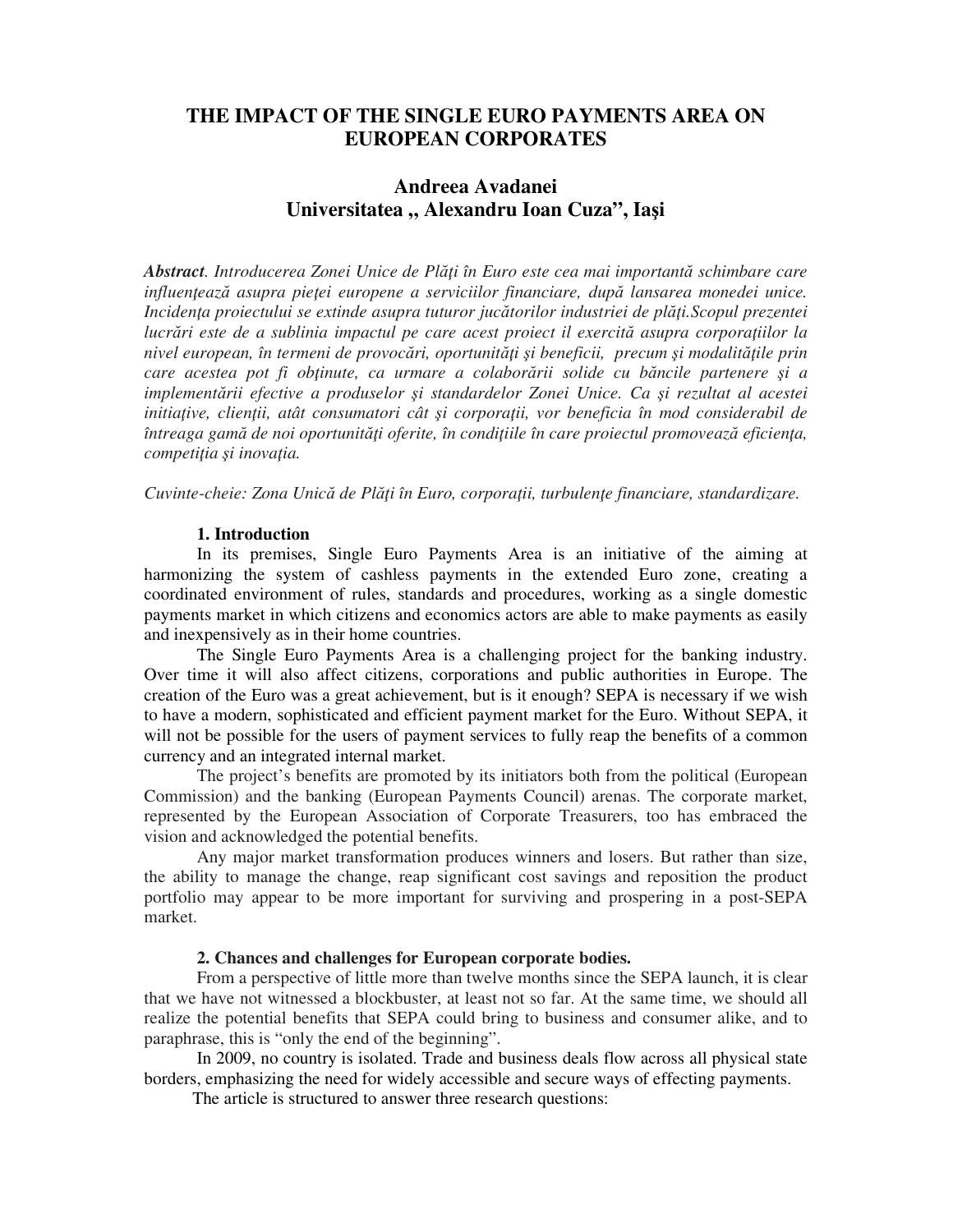- **A.** What does SEPA really mean for businesses as a corporate and how should they prepare for implementing the project?
- **B.** What are the SEPA benefits, opportunities and costs for different corporate bodies?
- **C.** How is the credit crisis changing the payments landscape for the european corporations? What does the market analysis show?

**A**. The SEPA project had its point of no return for banks in early 2008 with the go-live of SEPA Credit Transfers (SCT). 2009 is likely to create more interest for corporate users of payment services to change processes and systems. The most important driver for such change is the implementation of the Payments Services Directive on 1 November 2009, which includes measures that are beneficial for corporate bodies and oblige banks to offer updated services for any EU currency in each of the 31 EU Member States affected by the regulation.

 But what does SEPA really mean for businesses as a corporate? This initiative will be a key accelerator in reducing the number of accounts they need to hold through the use of inhouse banks and pan-European accounts, as well as ensure interoperability through open formats and connectivity. In particular, SEPA offers multinationals the opportunity to centralize payment and collection initiation by establishing shared service centers or payment factories, as well as reduce the number of bank relationships as consolidation of the banking industry creates truly pan-European banks<sup>1</sup>.

Practically, how should corporations prepare for SEPA? Every corporate should undertake some level of impact analysis regarding SEPA-if they not really done so this should be a priority in 2009. This is a discussion that they should have with their cash management banks. Each corporate body must understand where the potential advantages are in terms of migration to SEPA and the immediate advantages that result from the reduced cost of crossborder transfers. This entails understanding issues such as:

- The impact of SEPA on internal systems;
- $\pm$  The profile of their organization' transactions today, how they are being used and what they cost;
- $\ddot{\text{+}}$  How the new data elements being introduced to account statements will affect reconciliation;
- $\pm$  How will their systems manage the period that requires the dual running of legacy information/data with new SEPA data including BIC and IBAN alongside legacy account details?

Today, one of the most important challenges is to make the case for SEPA to a corporate audience that has shown some reluctance towards this initiative. While many of the larger multinationals have been able to see the potential benefits from the early stages-cost savings through greater operational efficiencies and further centralization potential, to name but a few-there are corporate bodies that are yet to be convinced that SEPA will yield any tangible benefits for them. A very fragmented development towards the full SEPA vision is foreseen. There will definitely not be a "one-size fits all"solution for SEPA adaptation. To passively sit and wait for solutions to come is however not an option. It will take time before SEPA has replaced current payments practices but future positioning needs to be planned now. Such activities, except from seeking advice from their banks, could be:

- To take part in discussions on how payment references and invoices should be standardized on European level;
- **A** Raising investment budgets for format adaptations;

 $\overline{a}$ 

 $\ddot{\text{R}}$  Restructuring of accounts receivables and/or payables to a payment collection factory or a shared service centre.

<sup>&</sup>lt;sup>1</sup> Gtnews, 2008, *Survey Reveals Corporates View SEPA as an Opportunity but Further Clarity is Vital, from* http://www.gtnews.com/feature/328.cfm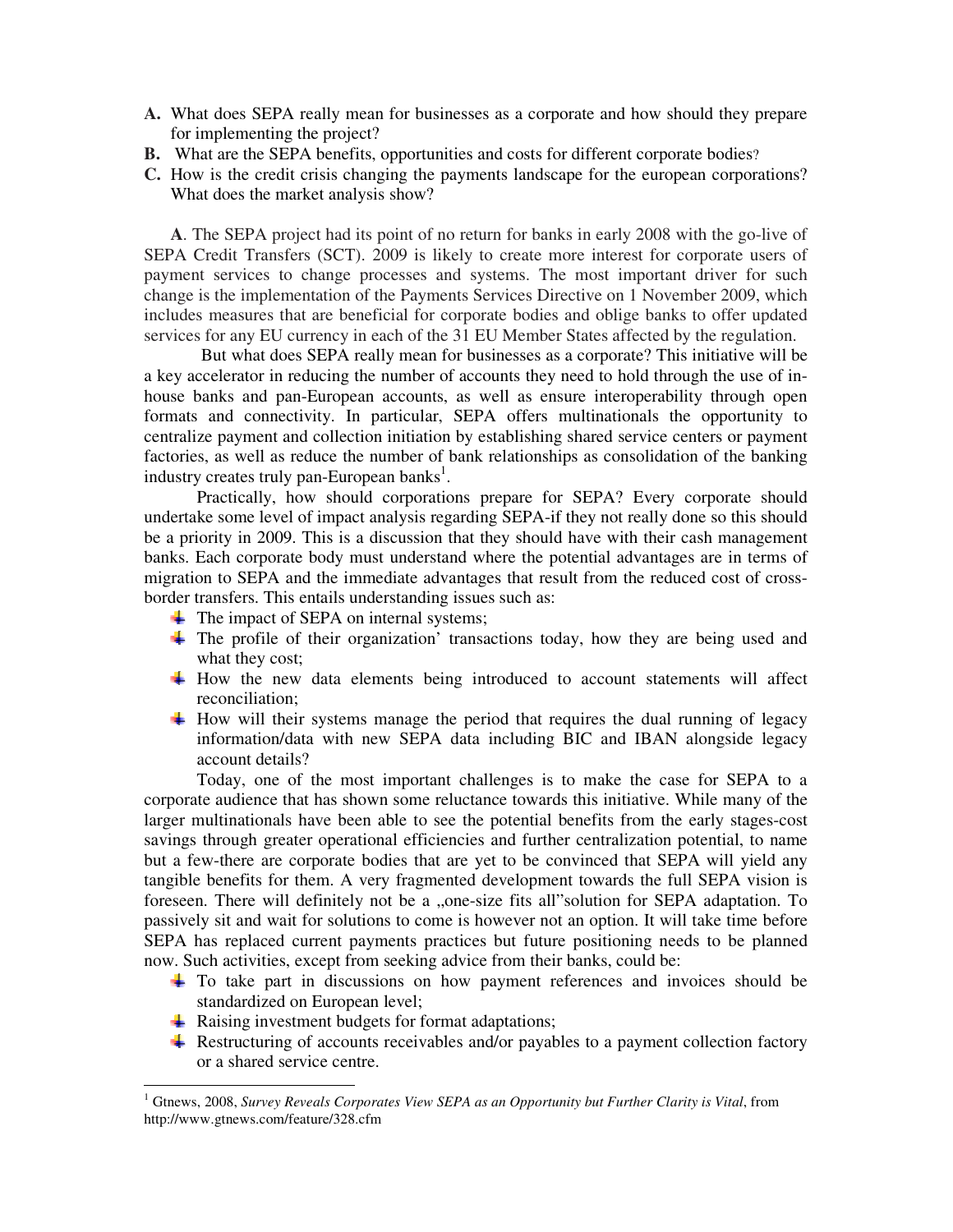Depending on various factors such as customer segment, presence on different national markets, desired pace of adapting to new standards and overall cash management needs, corporations' own SEPA roadmaps should look very different. A deep competence on each local market combined with an overall perspective on SEPA and how it from case could best be integrated in the cash management solutions is the advice that every corporate body now should seek from its bank.

**B**. Corporate bodies should not underestimate the opportunity that is presented through SEPA. Equally, SEPA should not be considered as a stand-alone project impacting cross-border transactions only if it does not represent exclusively a way of reducing cross-border payment fees; if analyzed and embraced, SEPA presents an opportunity for significant process, risk management and cost- related improvements.

## **Fig. nr.1-Benefits of SEPA for Corporations**



*Source: Asymmetric Solutions Limited, from http://www.merchantbanking.fortis.com/Documents/SEPA/SEPA\_Outside\_In.pdf* 

 The most obvious opportunity that SEPA provides to a corporate is the ability to centralize and rationalize the accounts payable process. SEPA brings along an instrument, the SEPA Credit Transfer-SCT, which can be used both for domestic and cross-border Euro transfers within most of Europe. This means that in sixteen Euro-countries the different national payments types and data formats can be substituted with one single payment type. There are, however, still some limitations concerning non-vendor payments<sup>2</sup>, e.g. the SCT may not fully support tax or salary payments in all countries. There is also a counter-force to harmonization as some countries regard the standard SEPA payment as inferior to existing payment types. For example in Finland, reconciliation of receivables is already highly automated, something that standard SEPA payments not have been able to support.

 $\overline{a}$ 

<sup>2</sup> Macknight, J., 2009, *SEPA-Lost in transposition*?, from

http://www.vocalink.com/SiteCollectionDocuments/gtnews\_SEPA%20article.pdf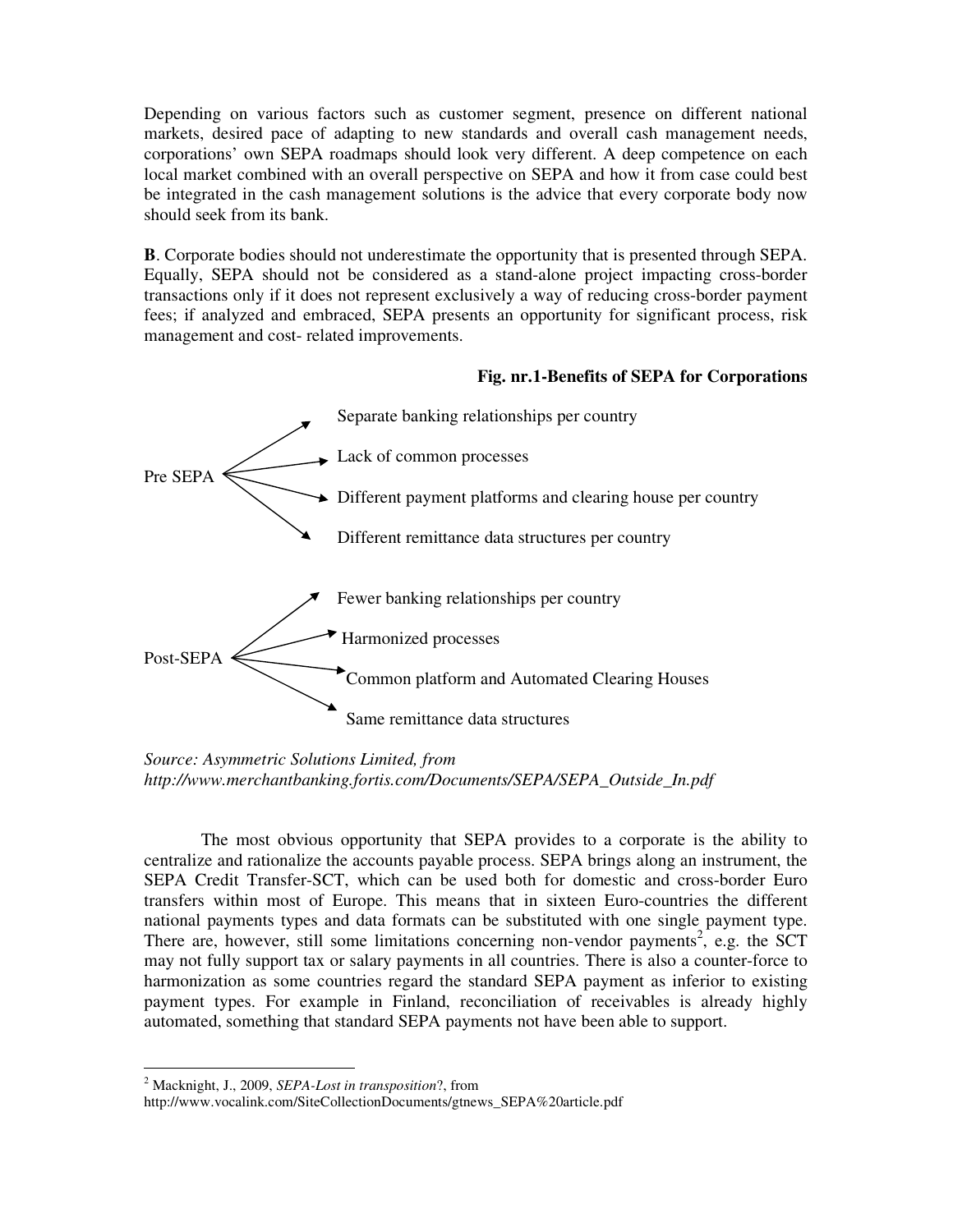Corporate bodies with operations in several countries are now able to create (and receive) a single aggregated file for all payments (domestic and cross-border) and submit those to a single institution within standard clearing and settlement timeframes. Entities with large volumes of direct debits and credit transfers can now to shop around for banks a clear and settle at best service, and lowest costs, inclusive of additional bank services, in any country.

Even for smaller, mainly nationally-oriented companies, SEPA is expected to provide benefits as competition in the banking sector increases, leading to a broader range of banks and banking services to choose from.

As we stand today, the majority of the European corporate bodies understand the benefits of SEPA. The question is: if so why aren't more taking action with their adoption plans? A study conducted by Gtnews in 2008, "The Taking Stock of SEPA" clearly showed that the main hurdle impeding corporate adoption is the "systems development requirements"- 45% of the respondents agreed on this point.



**Graphic nr.1-The main challenges for corporate bodies to SEPA migration** 

*Source: gtnews "Taking Stock of SEPA", survey 2008, from http://www.gtnews.com/feature/328.cfm*

As the graphic reveals, there are a variety of stumbling blocks and each corporate will have a different view on this depending on their organizational structure, location and business operations.

Nothing ventured, nothing gained. There is, however, a price to be paid for progress. The transition to SEPA necessitates considerable investment and administrative adjustments, and will cost a lot of money and effort. Companies and organizations using less efficient methods of paying and collecting money may possibly end up paying higher charges than is now the case. Here lies an additional difficulty: the extra investments and costs are often more visible at individual level, whereas the benefits can be expected to be greater at macro level. For this reason, communication is important. Furthermore, the cost-benefit ratio will vary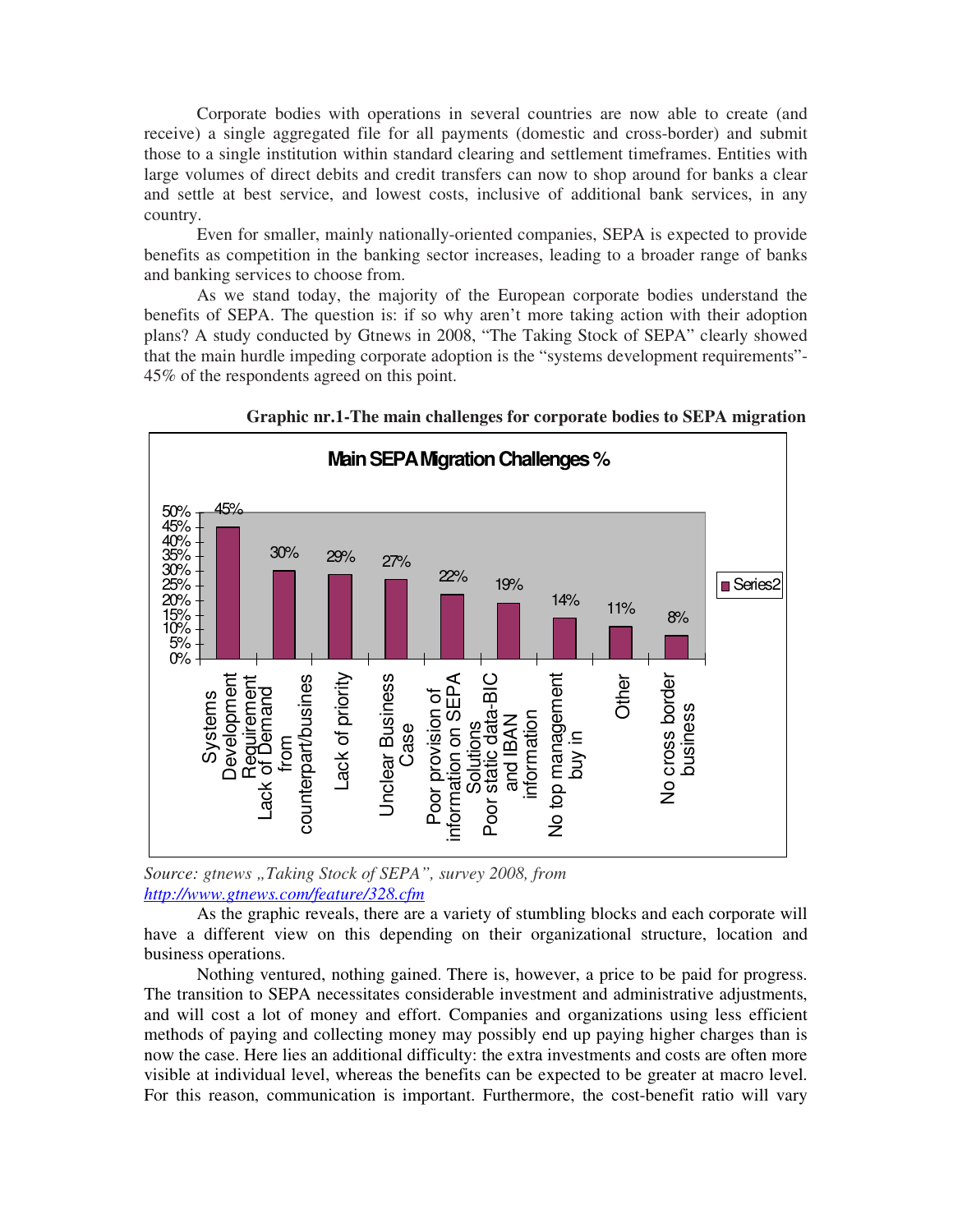from one country to another. In a country where payment flows are already relatively efficient, this ratio may turn out to be fairly unfavorable, particularly in a short term.

In responding to the changes brought about by SEPA and the Payment Services Directive in Europe, corporate users have a lot to learn from similar payment services initiatives in other countries, such as Australia.

The need to improve payment service is not unique to Europe<sup>3</sup>. In many countries and regions, such as Japan, China, in the Middle East and Australia, there are projects under way that aim to upgrade payment services to meet modern requirements. In Australia, for example, the Australian Payments Clearing Association (APCA) published an Australian roadmap for low value payments in December 2008. This roadmap includes a high level vision of Australia low value payments leading out to 2018, as well as a short-term industry solution path for the next few years to work towards.

**C**. The pan-European payments landscape is evolving rapidly with the introduction of the SEPA project. Couple this with the ongoing impact of the credit crisis, whose effects spread to the wider economy, corporate bodies face numerous challenges and place a premium on efficient cash and liquidity management, especially where they manage a variety of euro denominated accounts in different Member States.

The present financial turmoil has clearly shown the importance of liquidity and cash management and the superiority of retail deposits as a source of bank financing. In addition, the focus on driving further working capital efficiencies has never been as important. There are plenty of opportunities for improvement, though, and corporate bodies should look to take advantage of the tools and techniques that are available today. For corporations, SEPA can provide advantages to sell cash and liquidity management services; for consumers, it can help attract retail deposits. Moreover, payments are a profitable business in its own right-providing a regular, reliable source of income with average annual volume growth of  $8-9\%$ <sup>4</sup>.

The way to survive in today's climate is to be pro-active and more quickly. Due to the credit crunch, all corporations need to "go back to basics"<sup>5</sup> in terms of pan-European liquidity management.

The increasing automation of daily treasury operations is enabling corporate treasurers to take a more strategic role within the company. The treasury role now encompasses groupwide business solutions; working capital, risk management, productivity management; involvement in dispute resolution; a collaborative role with the CFO; and a leading and more visible role as a key decision maker in regional and global activities.

 This is particularly important against the backdrop of the credit crunch, as the priorities in terms of liquidity management have changed in the last few months. For example, guaranteeing the availability of funds and that those funds are used to their maximum potential have asserted themselves as the priority for all corporate bodies right now.

The credit crisis has had profound effects on the world of financial services and there will be a new financial market model as a result. In this light and despite the crisis, payments remain an attractive business and one where a bank will wish to maintain its competitive edge. To capitalize on these investments, it is crucial that SEPA migration is kept on time and on track-the redundant cots of running duplicate payments systems must be avoided.

 $\overline{a}$ 

<sup>3</sup> Buschman, T., 2009, *2009: A Good Year for Corporate Users of Payment Services*, from http://www.gtnews.com/article/7520.cfm

<sup>4</sup> Lund, B., 2009, *The Status of SEPA in 2009*, from

http://www.ebaportal.eu/Content.aspx?PageGuid=4aa4bb85-c195-4bb1-bfc3-492047a25060

<sup>5</sup> Brissaud, O., 2008, *Credit Crunch-Impact on corporates*, from http://www.gtnews.com/article/7251.cfm